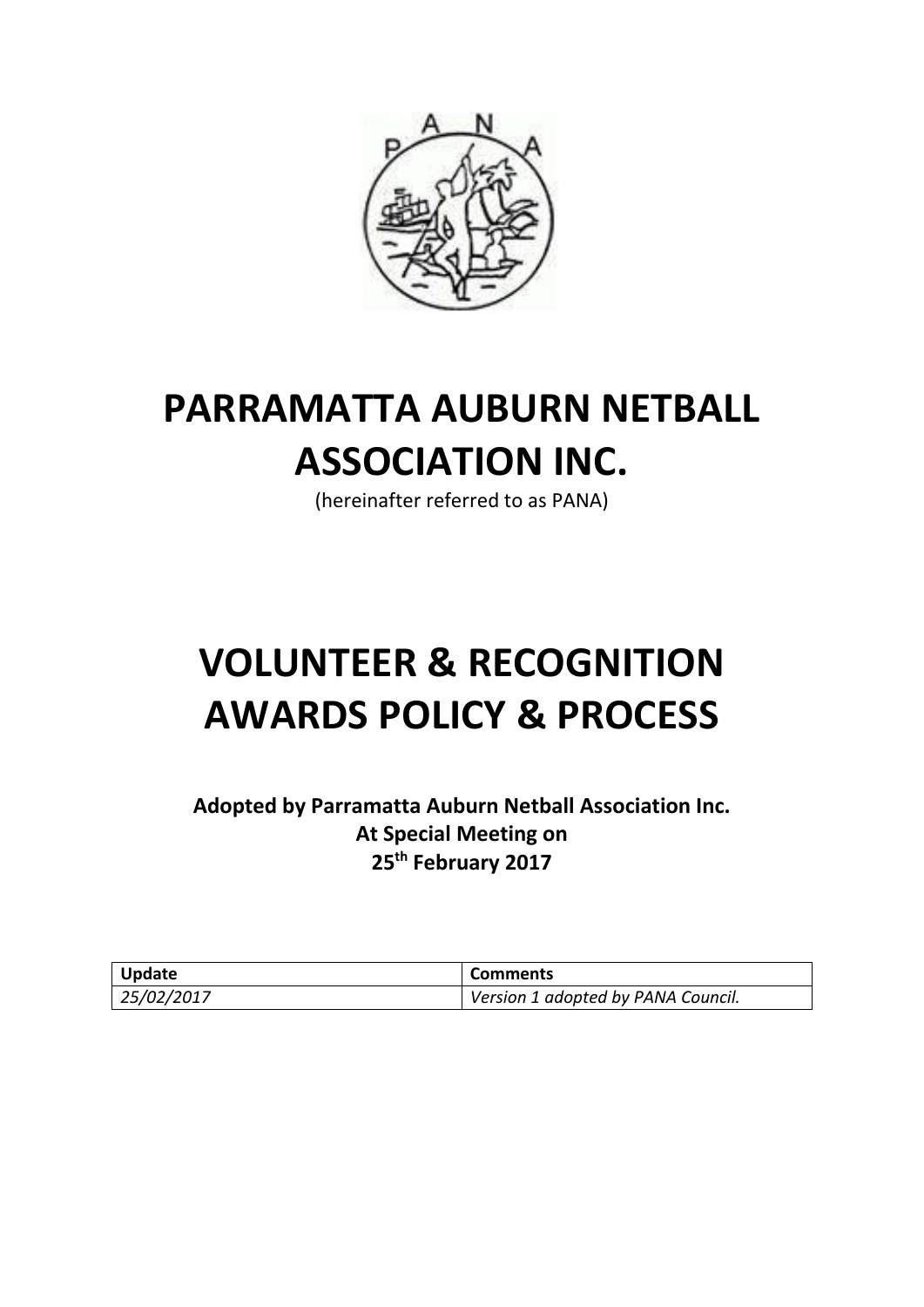

## **TABLE OF CONTENTS**

## *Page*

| 1   | Objectives                        | 3 |
|-----|-----------------------------------|---|
| 2.  | Honour Boards and/or Honour Rolls | 3 |
| 3.  | <b>PANA Service Awards</b>        | 4 |
| 4.  | PANA Life Membership              | 4 |
| 5.  | <b>Bev Gardner Award</b>          | 5 |
| 6.  | President's Award                 | 6 |
| 7.  | Marie Dunn Service Award          | 6 |
| 8.  | PANA Club of the Year             | 7 |
| 9.  | PANA Coach of the Year            | 8 |
| 10. | PANA Sport's Girl of the Year     | 8 |
| 11. | Representative Team Awards        | 9 |
| 12. | <b>Umpiring Award</b>             | 9 |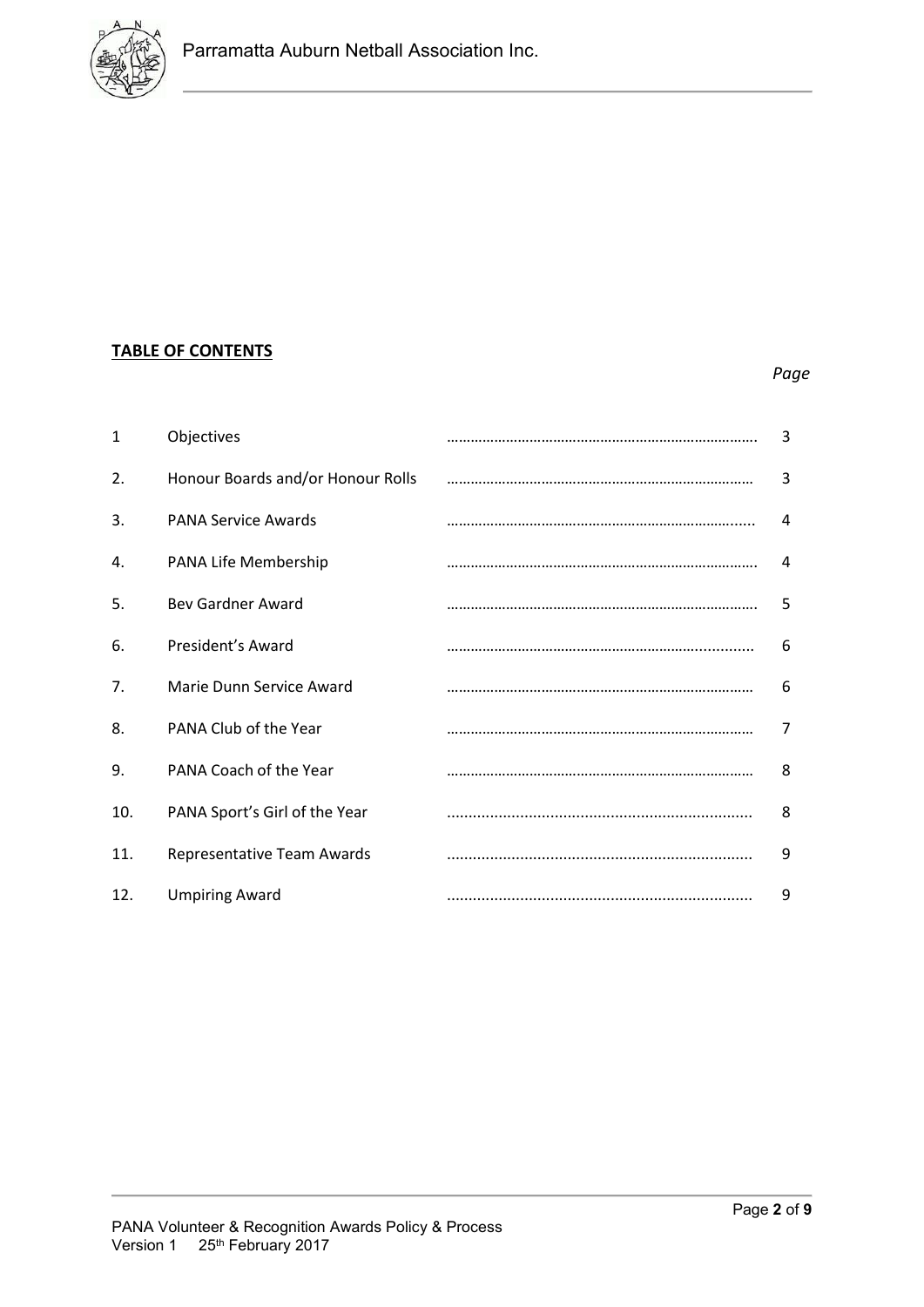

# **1. OBJECTIVES**

- 1.1 This policy recognises the significant contributions made by individuals as members and volunteers of the Association.
- 1.2 The purpose of this policy is to provide insight into the manner in which significant awards within PANA are awarded including the processes utilised.
- 1.3 There are a number of awards covered by this policy and they will be detailed separately, as they are all intrinsically different and bestow honour on volunteers from all areas of the sport of Netball within PANA.
- 1.4 The Volunteer Recognition and Awards recognised within PANA are:
	- a) PANA Service Awards
	- b) PANA Life Membership
	- c) Bev Gardner Award
	- d) President's Award
	- e) Marie Dunn Service Award
	- f) Club of the Year
	- g) PANA Coach of the Year
	- h) PANA Sportsgirl of the Year
	- i) Representative Team Awards
	- j) Umpire of the Year
- 1.5 The Volunteer Recognition and Awards recognised through Netball NSW are:
	- a) **Netball NSW Long Service Volunteer Recognition Certificates and Awards**. PANA encourage our affiliated Clubs to nominate their members for these Netball NSW awards as detailed on the Netball NSW website. Certificates of Recognition will be provided for 5, 10, 15, 20, 25, 30 and 35 years of completed service to the sport of Netball in NSW. Service may be broken.
	- b) **Netball NSW Anne Clarke Service Awards**. These awards are presented by Netball NSW for outstanding work by an individual at Association level. Details of this award can be found on the Netball NSW website. Nominations close 30 September annually, and the awards are presented at the Netball NSW Annual Dinner in November each year. PANA encourage members to identify and nominate (through PANA) individuals who should be recognised for their significant contribution to the development of netball at PANA, these nominations should be forwarded to the PANA Secretary to submit on behalf of the Association.

## **2. HONOUR BOARDS & HONOUR ROLLS**

- 2.1 The Association shall maintain Honour Boards and/or Honour Rolls for the following:
	- a) President, Secretary and Treasurer of the Association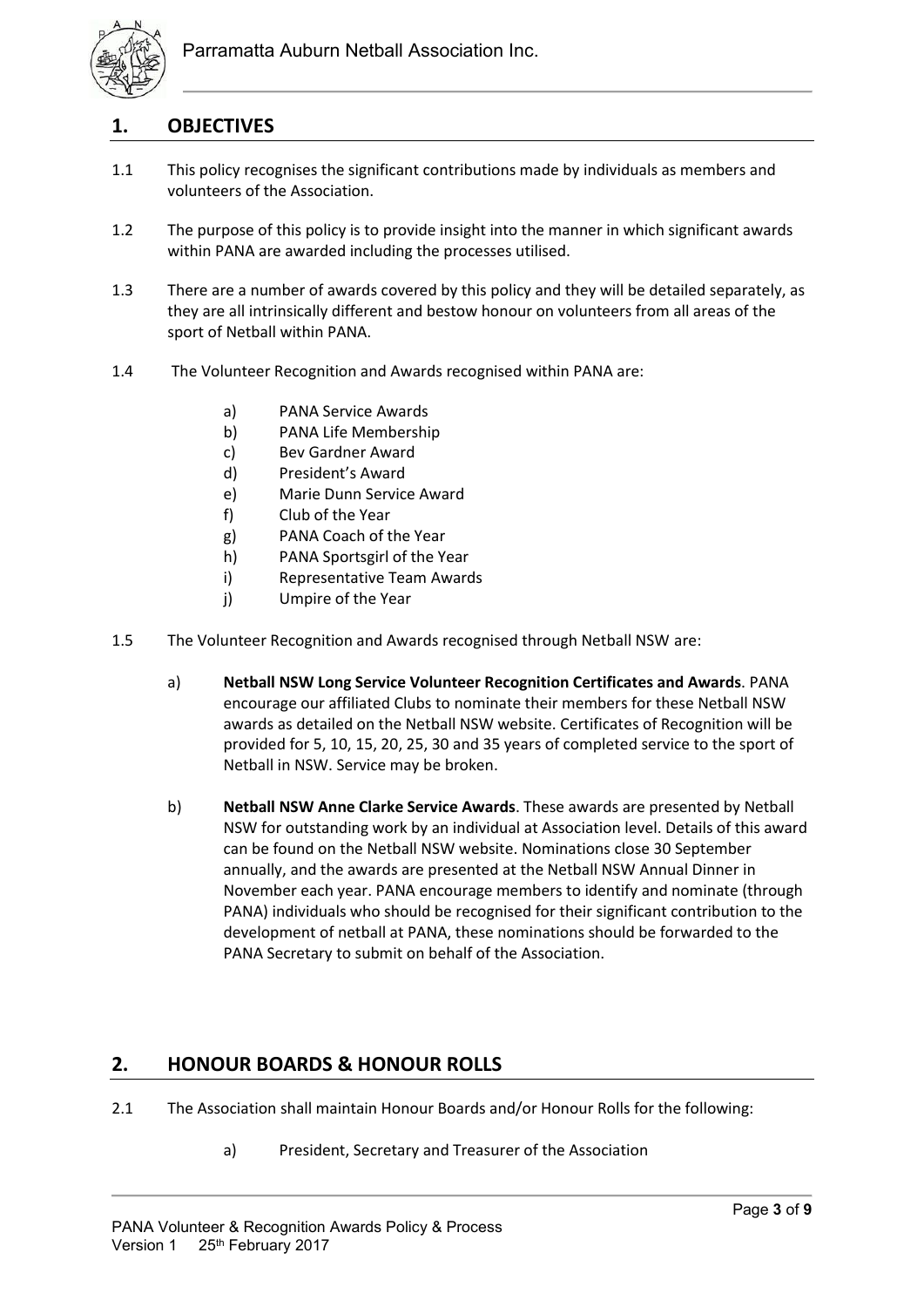

- b) Service Awards
- c) Life Members
- d) Marie Dunn Service Award
- e) Bev Gardner Award

## **3. PANA SERVICE AWARDS**

#### 3.1 Purpose

The awarding of a Service Award is in recognition of at least 5 years' dedicated service to PANA.

This award is provided to individuals in recognition of their considerable contribution to the members and operation of netball at PANA, whether in committees, umpiring, coaching or administration.

#### 3.2 Process

Candidates for the award may be nominated by any two (2) financial members of the Association.

Nominations accompanied by qualification shall be submitted in writing to the Secretary by the  $31<sup>st</sup>$ August in the year of nomination and shall be decided upon by the Executive Committee.

PANA Service Awards will be presented at the Association's presentation night.

Names will be added to the Honour Roll each year.

### **4. PANA LIFE MEMBERSHIPS**

#### 4.1 Purpose

The awarding of PANA Life Membership is in recognition of not less than ten (10) years (minimum period of service as the Council deems appropriate) for outstanding and meritorious service to PANA. It is one of the greatest accolades that the Association can bestow on any member for services to PANA.

#### 4.2 Process

Candidates for election as Life Members shall be nominated by two (2) financial senior members of the Association by  $31<sup>st</sup>$  August in the nominating year.

Nominations must be approved by a majority of at least three-quarters (3/4) of the members voting in the ballot and more than 1/2 of the eligible delegates must vote. If the required voting numbers are not received, then the nomination will not be approved.

Voting is open to: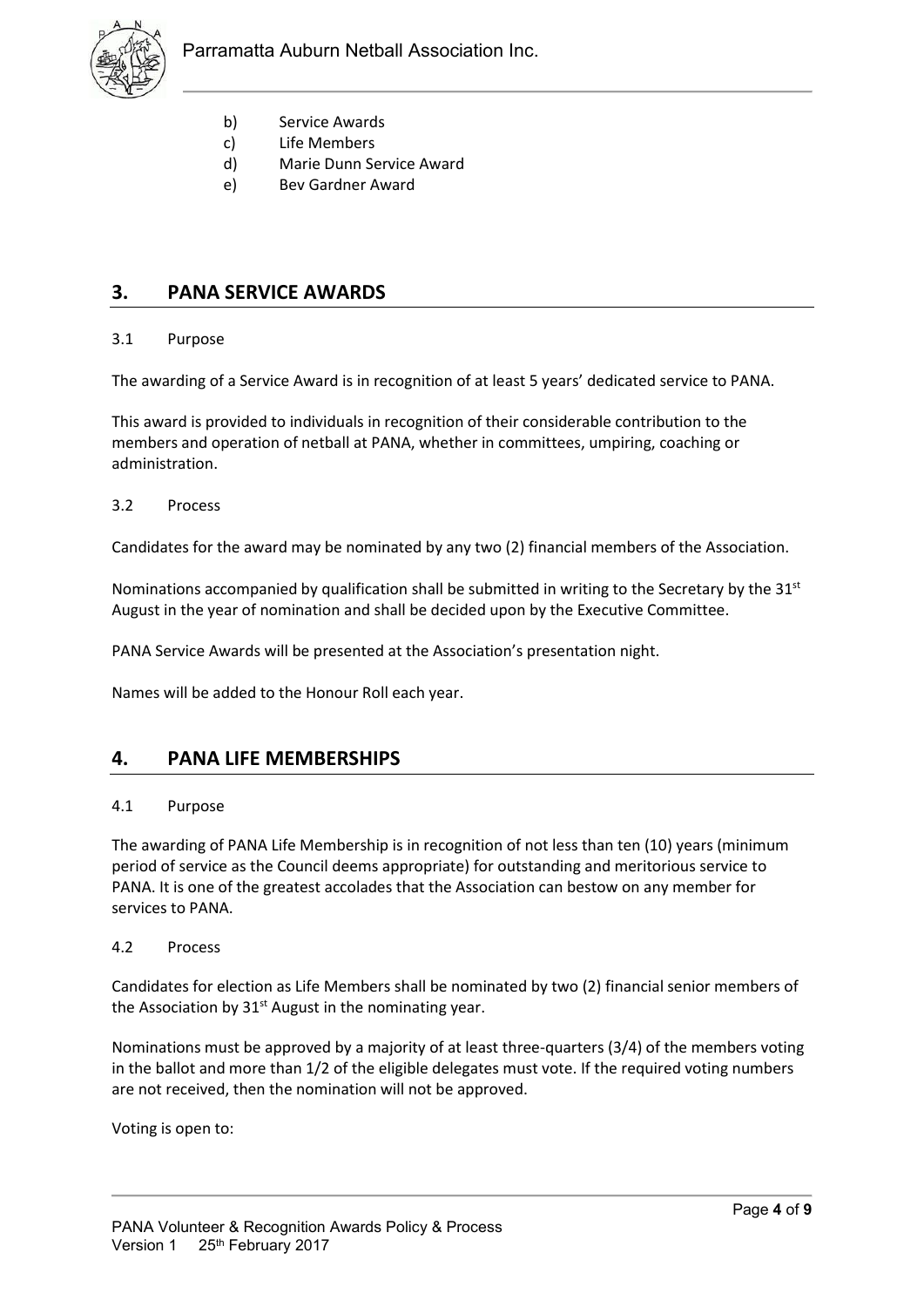

(2) two financial Club Delegates to the PANA Council. Club Delegates must be a member of a relevant club and be registered with PANA in the current year they are representing the Club. This means that committee members who are not registered with PANA are ineligible to vote. Delegates must be older than 18 years of age to vote in PANA Council Election.

PANA Executive, PANA Office Bearers and PANA Life Members.

Life members elected shall be presented with the Association's Life Member Badge at the Association's presentation night.

Names will be added to the Honour Board each year.

The Council may, from time to time, fix the maximum number of persons who may at any time hold life membership.

## **5. BEV GARDNER AWARD**

#### 5.1 History

The Late Bev Gardner was the first recipient of the PANA President's trophy and it was at her and her family's request that this trophy be re-donated to the Association.

#### 5.2 Purpose

The awarding of the Bev Gardner Award is in recognition of a Club member's outstanding contribution in the spirit of netball and its development.

#### 5.3 Process

Nominations are called for from Clubs for a person who has gone above and beyond in their service as a volunteer for their club and the association. A person whose dedication and hard work continue on the tradition of the service that Bev offered our association.

Think of someone in your club who is always available and willing to help, someone who does things without being asked, and someone who is the first to put their hand up to assist with fundraising activities, or other activities for your club.

They will probably be the person who just does things and doesn't seek any recognition!

Nominations must be received by  $31<sup>st</sup>$  August in the year of nomination.

The Bev Gardner Award is a perpetual trophy and will be presented at the Association's presentation night.

Names will be added to the Honour Roll each year.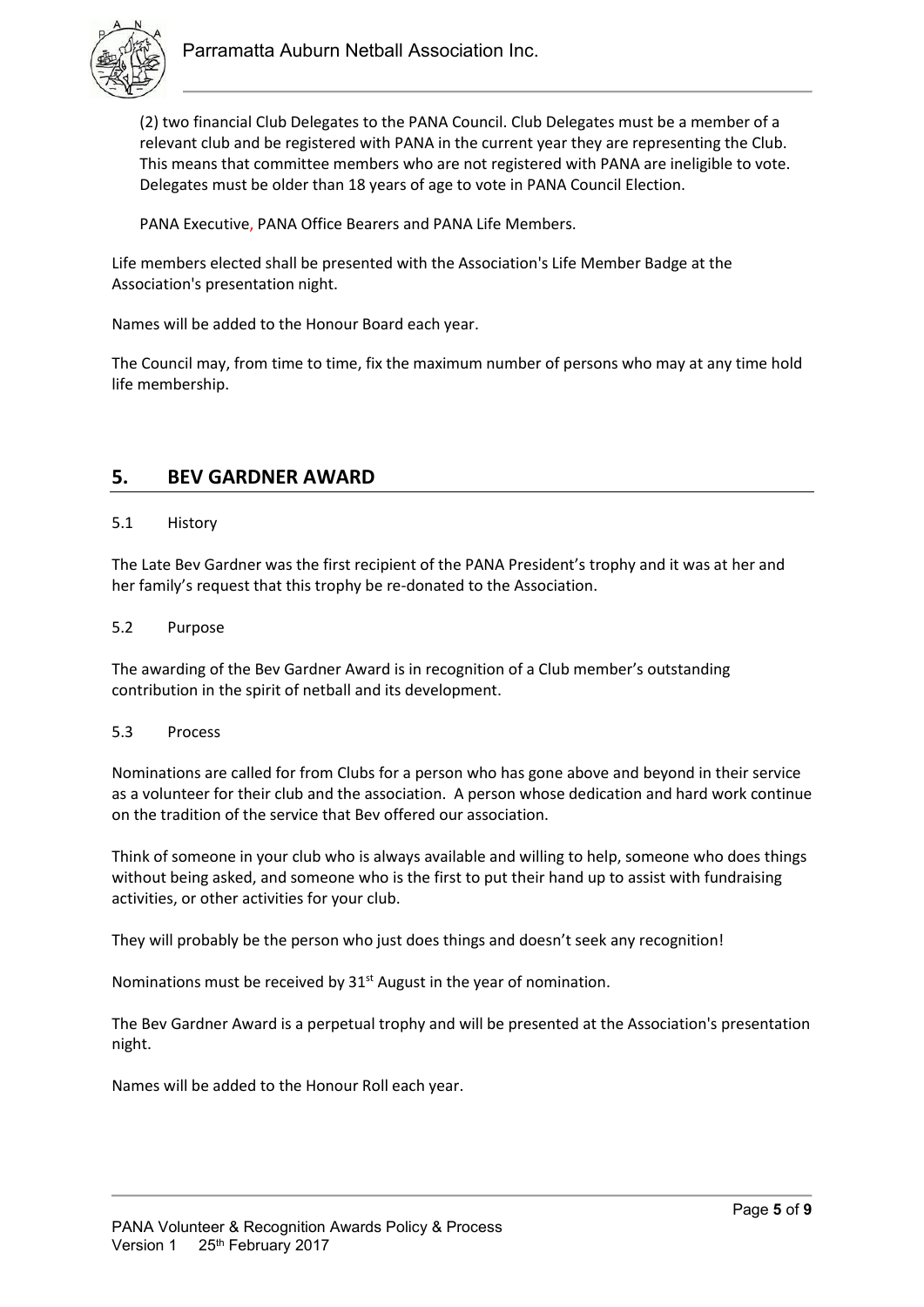

# **6. PRESIDENT'S AWARD**

### 6.1 Purpose

The awarding of the President's Award is in recognition of an Association member who has shown dedication, commitment and values to the Association.

#### 6.2 Process

Nominations are called for from the Executive Committee for a member of the Association who has fulfilled the criteria.

Nominations must be received by  $31<sup>st</sup>$  August in the year of nomination.

The Executive committee will receive, discuss and select three finalists in this category and the President will select the recipient.

The President's Award is a perpetual trophy and will be presented at the Association's presentation night.

Names will be added to the Honour Roll each year.

## **7. MARIE DUNN SERVICE AWARD**

#### 7.1 Purpose

The awarding of the Marie Dunn Service Award is in recognition of outstanding service to netball within PANA for a period of no less than fifteen (15) years.

#### 7.2 History

Mrs Marie Dunn, OAM

- (a) on the 2nd February 2012, Mrs Marie Dunn, OAM, passed away,
- (b) Mrs Dunn was President of the Parramatta-Auburn Netball Association from 1990 to 2004, Secretary and New South Wales Delegate from 1977 to 1981, Assistant Secretary from 1981 to 1983, Registrar from 1983 to 1984, member of the Grading, Fixture, and Carnival Committee from 1980 to 2005, Junior Recorder from 1997 to 1998 and 2000, and member of the executive committee from 1977 to 2010,
- (c) Mrs Dunn was also active in the NSW Netball Association, serving as Assistant Secretary for three years, Marketing Officer for 10 years, a member of both the Event Management and the Anne Clarke Service Award Committees, Merchandising Officer for the National Championships in 1994, Accredited Timer and Scorer for State League and National Championships, Marketing Convenor for the 1991 World Championships in Sydney, Organiser of Netball for the Intellectually Disabled, and former Delegate to the NSW Olympic Council, and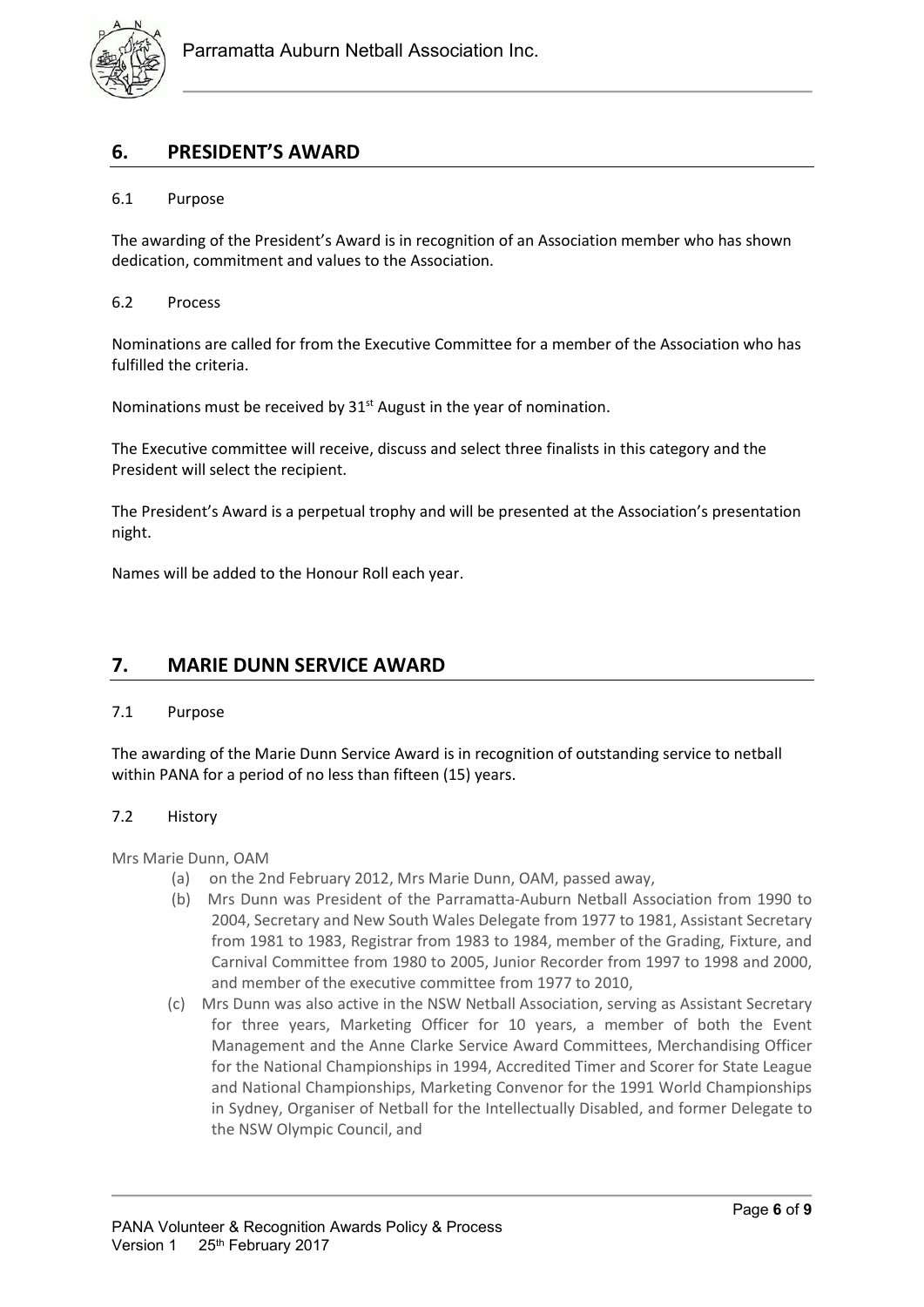

- (d) in recognition of her outstanding work in the community, Mrs Dunn was awarded the Anne Clark Service Award for outstanding service to Netball in 1986, Life Membership of NSW Netball in 1989, Life Membership of Parramatta Auburn Netball Association in 1979, the Australian Sports Medal in 2000, the Order of Australia Medal in 2007, and was inducted into the Netball NSW Hall of Fame in 2011
- 7.3 Process

Candidates for the award may be nominated by any two (2) financial members of the Association.

Nominations are to be accompanied by qualification and shall be submitted in writing to the Secretary by  $31<sup>st</sup>$  August in the nominating year and shall be decided upon by the Executive Committee.

The Marie Dunn Service Award is a perpetual trophy and will be presented at the Association's presentation night.

Names will be added to the Honour Roll each year.

## **8. PANA CLUB OF THE YEAR**

#### 8.1 Purpose

The awarding of the PANA Club of the Year is in recognition of bringing new members to the Association.

#### 8.2 Process

- a) Each team in the Association will be awarded points for their final position as follows:
	- 5 points Awarded for Premiers 4 points - Awarded for Grand finalist 3 points – Awarded for Finalist 2 points - Awarded for Semi Finalist 1 point - Awarded to remaining teams in each Grade.

Note: Points are not given to Rising Stars or NetSetGo teams.

- b) Additional points will be awarded as follows for new registered members into the Association:
	- 5 points Highest number of new players registered with PANA in Club
	- 4 points 2nd highest total of new players registered with PANA in Club
	- 3 points 3rd highest total of new players registered with PANA in Club
	- 2 points 4th highest total of new players registered with PANA in Club
	- 1 point 5th highest total of new players registered with PANA in Club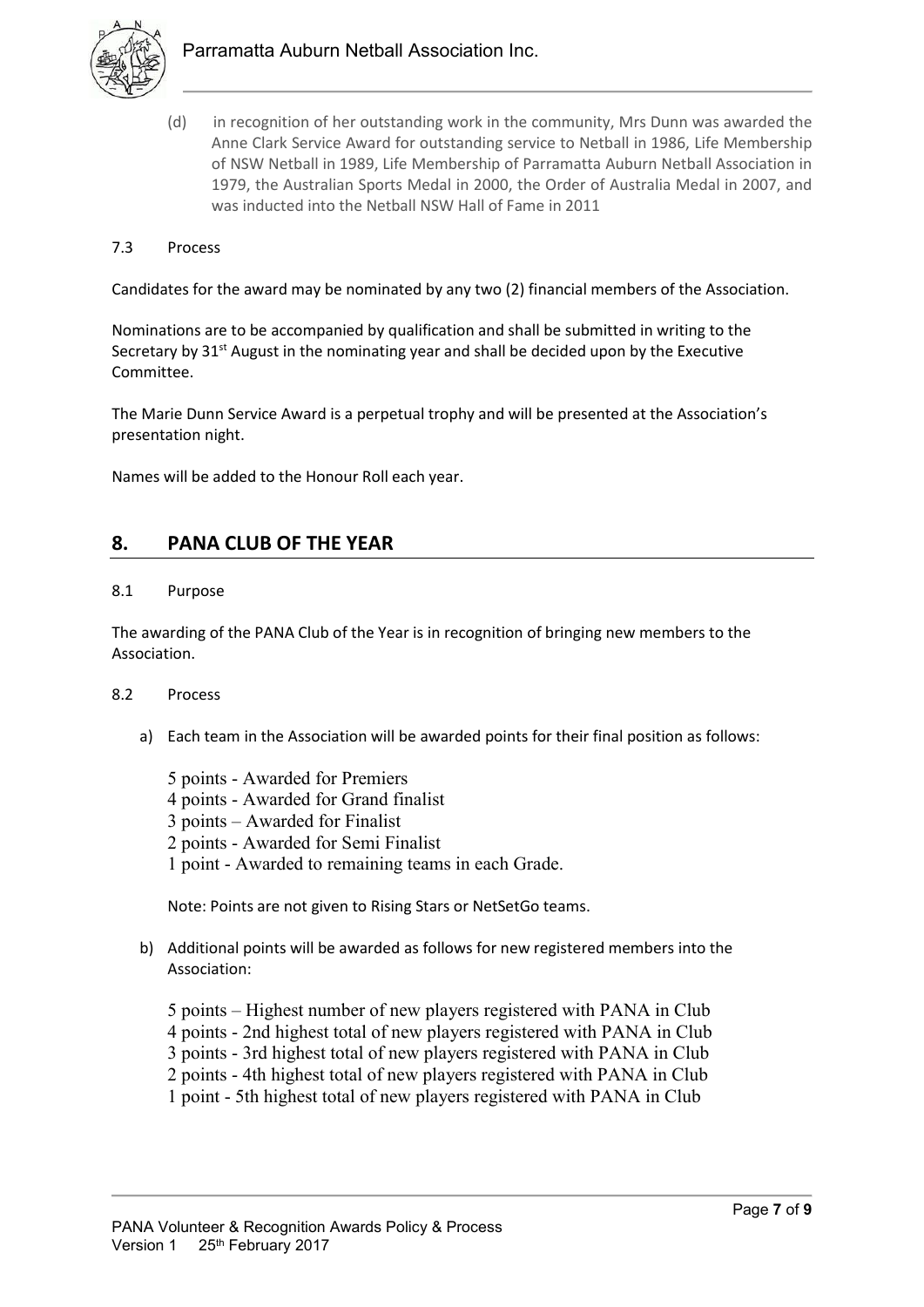

Note: Players moving from one club to another club within the Association will not be counted as a new player registration in the Association.

The final calculation to obtain the highest average will be total points received divided by total number of clubs registered playing teams, excluding Rising Stars and NetSetGo teams.

The PANA Club of the Year Award will be presented at the Association's presentation night.

Names will be added to the Honour Roll each year.

## **9 PANA COACH OF THE YEAR**

#### 9.1 Purpose

The awarding of the PANA Coach of the Year is in recognition of dedication, commitment and values in the role of Representative Coach.

#### 9.2 Process

The Executive Committee will discuss and vote on the Representative Coach who has fulfilled the criteria as well as any other contributing factors, for example: further coaching courses, mentoring other Coaches, assisting other players and teams and growth as an individual and team performance.

The PANA Coach of the Year will be presented at the Association's presentation night.

Names will be added to the Honour Roll each year.

## **10. PANA SPORT'S GIRL OF THE YEAR**

#### 10.1 Purpose

The awarding of PANA Sport's Girl of the Year is in recognition of commitment, leadership, sportsmanship, and general contribution to Netball.

#### 10.2 Process

Each year Team Management Staff of representative teams – State Age teams 12, 13, 14 & 15 years, and all Metro League teams nominate one player who they best think fits the criteria of Sport's Girl.

Nominations must be received by 31<sup>st</sup> August in the year of nomination.

The Executive Committee will discuss and vote on the overall Sport's Girl of the Year recipient.